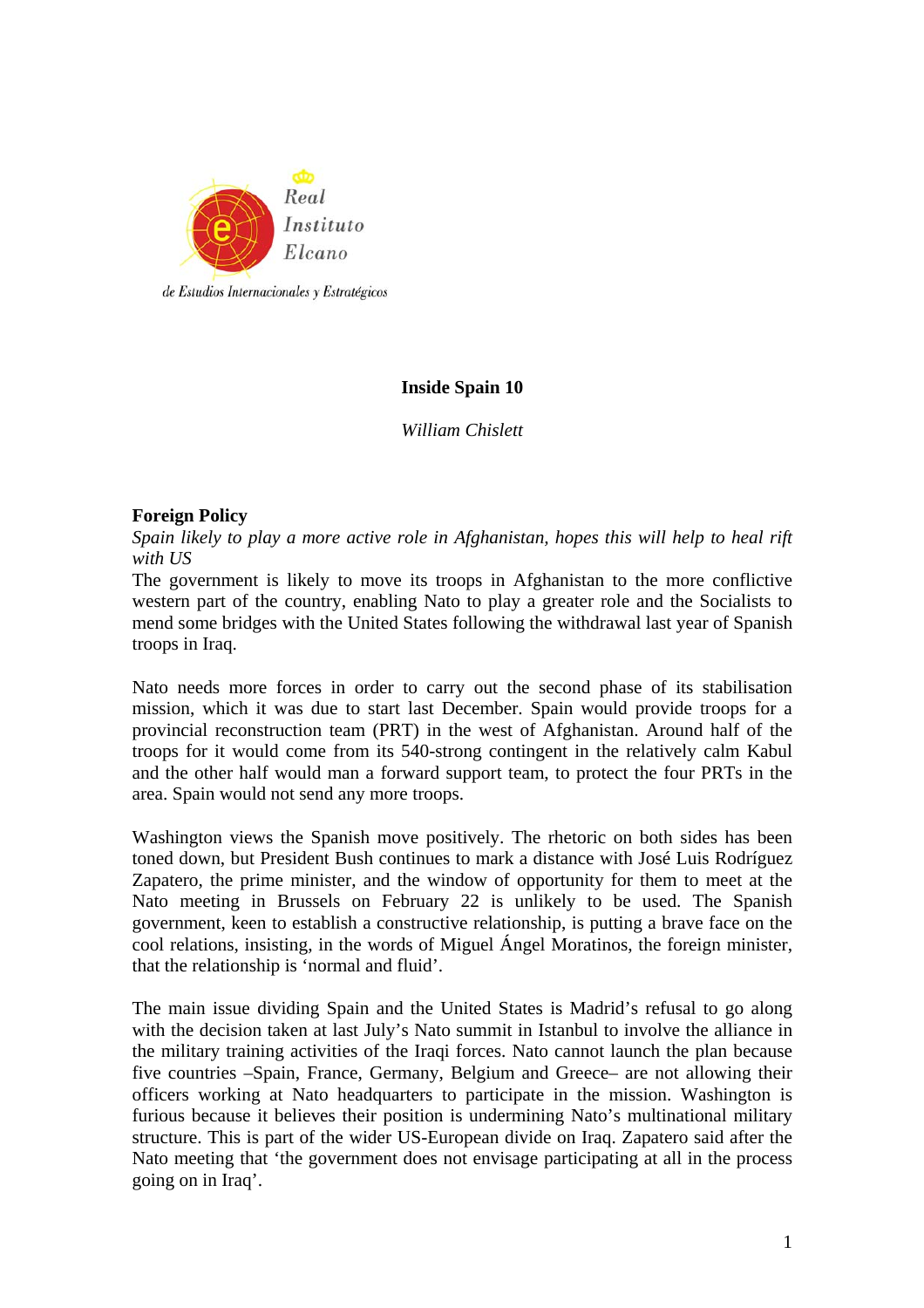However, the government is studying the idea of training Iraqi police forces, magistrates and other civil servants in Spain. Moratinos said this would 'help to consolidate the rule of law' following elections in Iraq which the government viewed 'very positively'.

### *Zapatero makes first tour of Latin America*

José Luis Rodríguez Zapatero, Spain's prime minister, made his first official trip to Latin America, visiting Brazil, Argentina and Chile, three countries where Spanish companies have made substantial investments. Venezuela was to have been included in the trip but was discounted because of the tense relations between President Hugo Chávez and President Álvaro Uribe of neighbouring Colombia over the capture of a Colombian rebel leader by bounty hunters on Venezuelan soil. Chávez visited Spain last year and Uribe was due in Madrid. Zapatero did not want to be seen to be taking sides in the dispute. However, the latter's visit has been suspended due to illness.

Mexico's president Vicente Fox will be in Madrid on February 9<sup>th</sup>.

Latin America is one of the Socialists' foreign policy priorities. Zapatero has distanced himself from the United States and moved closer to Europe and Latin America.

One of the main topics of discussion in the three countries was the promotion of Spanish investment, which so far amounts to more than  $63$  billion (around 80% of the total Spanish investment in Latin America). The main Spanish multinationals –Repsol YPF (oil), Telefónica (telecoms), Endesa (electricity) and the banks Santander Central Hispano and BBVA– have all invested heavily in these countries. Repsol, which bought Argentina's YPF in 1999 for US\$14.9 billion, said it would invest €920 million in Argentina this year, 35% more than in 2004.

On the political front, Spain supports the Alliance against Hunger initiative launched by President Luiz Inacio 'Lula' da Silva in 2004 with the backing of Chile and is also part of the Brazilian-led UN peacekeeping force in Haiti.

Spanish is also set to be an obligatory subject in Brazilian schools in order to eventually make the country bilingual.

The Argentine economy has recovered from its devastating meltdown earlier in the decade to a greater extent than many thought possible, but it has yet to restructure its debt upon which it defaulted and has still not agreed rate rises for Repsol and Telefónica.

Zapatero backs Argentina's current efforts to restructure US\$104 billion in debt and will push for the resumption of a loan accord with the International Monetary Fund, headed by former Spanish finance minister Rodrigo Rato. 'The Spanish government is putting all of its efforts and all of its support behind Argentina's debt exchange so that it can be satisfactory for them', Zapatero said. Argentine government officials toured the US and Europe in January to garner support for the exchange, a condition for a US\$13.3 billion IMF loan accord put on hold last July.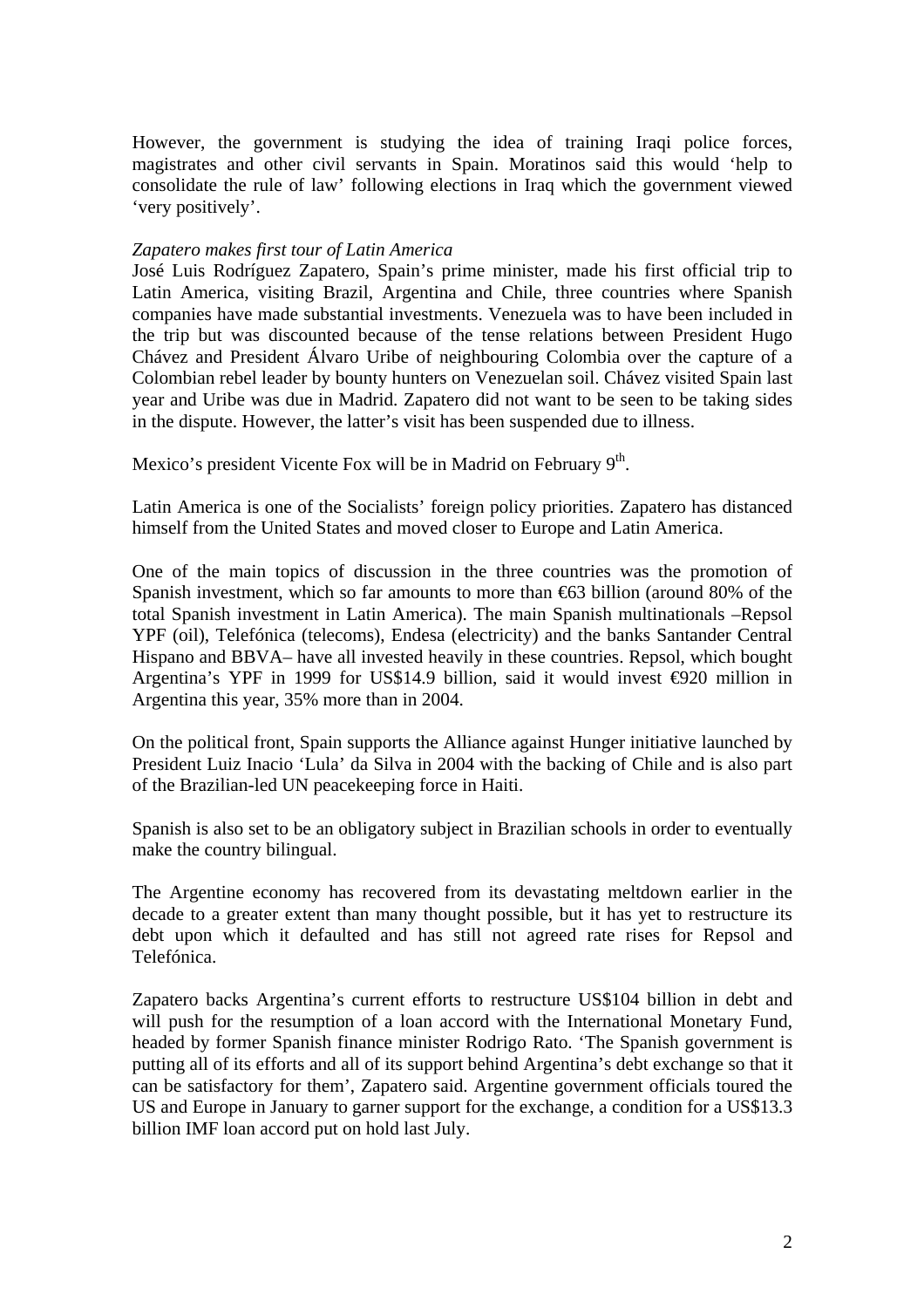President Nestor Kirchner of Argentina and Zapatero announced a 'strategic association' of frequent consultations to deepen their trading and political relationship.

# *King Juan Carlos makes state visit to Morocco, sealing the improved relations*

King Juan Carlos and Queen Sofia made their second state visit to Morocco, the first under Mohammed VI. The visit followed one by José Luis Rodríguez Zapatero, the prime minister, last year and sealed the greatly improved relations between the two countries under the Socialists (see *Inside Spain*, Newsletter 5, September 8, 2004).

Juan Carlos thanked Morocco for its cooperation and support in the fight against terrorism and expressed the wish for further progress in efforts against illegal immigration. Most of those arrested over last March's Madrid train bombing are Moroccans, and Morocco is also the home of the majority of Spain's illegal immigrants. Mohammed VI called on Spain to upgrade its bilateral relations to the higher level of a strategic association.

As part of the visit Magdalena Álvarez, the Spanish development minister, met her Moroccan counterpart, Karim Chellab, to discuss the 30-year old idea of building a 38km tunnel linking the two countries beneath the Strait of Gibraltar. The renewed spirit of cooperation has raised hopes about the tunnel.

A route for the tunnel was agreed last December and plans for it have been included in the Spanish government's transport infrastructure plan. The tunnel would run from Punta Paloma on Spain's southern coast to a terminal east of Tangier to take advantage of the shallower waters. At its deepest point the tunnel, assuming it is ever built, could be 400 metres below sea level and 300 metres beneath the seabed.

Relations between Spain and Morocco were strained during the previous government and reached a low ebb in 2003 when Moroccan troops invaded Parsley island, an uninhabited rock.

### *EU, led by Spain, restores relations with Cuba*

European Union foreign ministers agreed to temporarily restore normal diplomatic relations with Cuba, a move spearheaded by Spain (see *Inside Spain*, Newsletter 9, January 12, 2005). This ended a freeze on high-level contacts imposed by the EU after Havana cracked down on dissidents in March 2003.

Ministers agreed to end the 'cocktail wars' which blew up when Europe decided to invite opponents of the Cuban government to EU embassy parties in Havana in protest at the crackdown on dissent. Under the new rules, neither dissidents nor Cuban officials will be invited to receptions.

The EU insisted it would continue to raise human rights issues. It demanded the 'urgent' and 'unconditional' release of all dissidents, including the 75 given prison terms of up to 28 years in the 2003 clampdown.

Most Cuban dissidents criticised the EU for the move, which will be reviewed in July.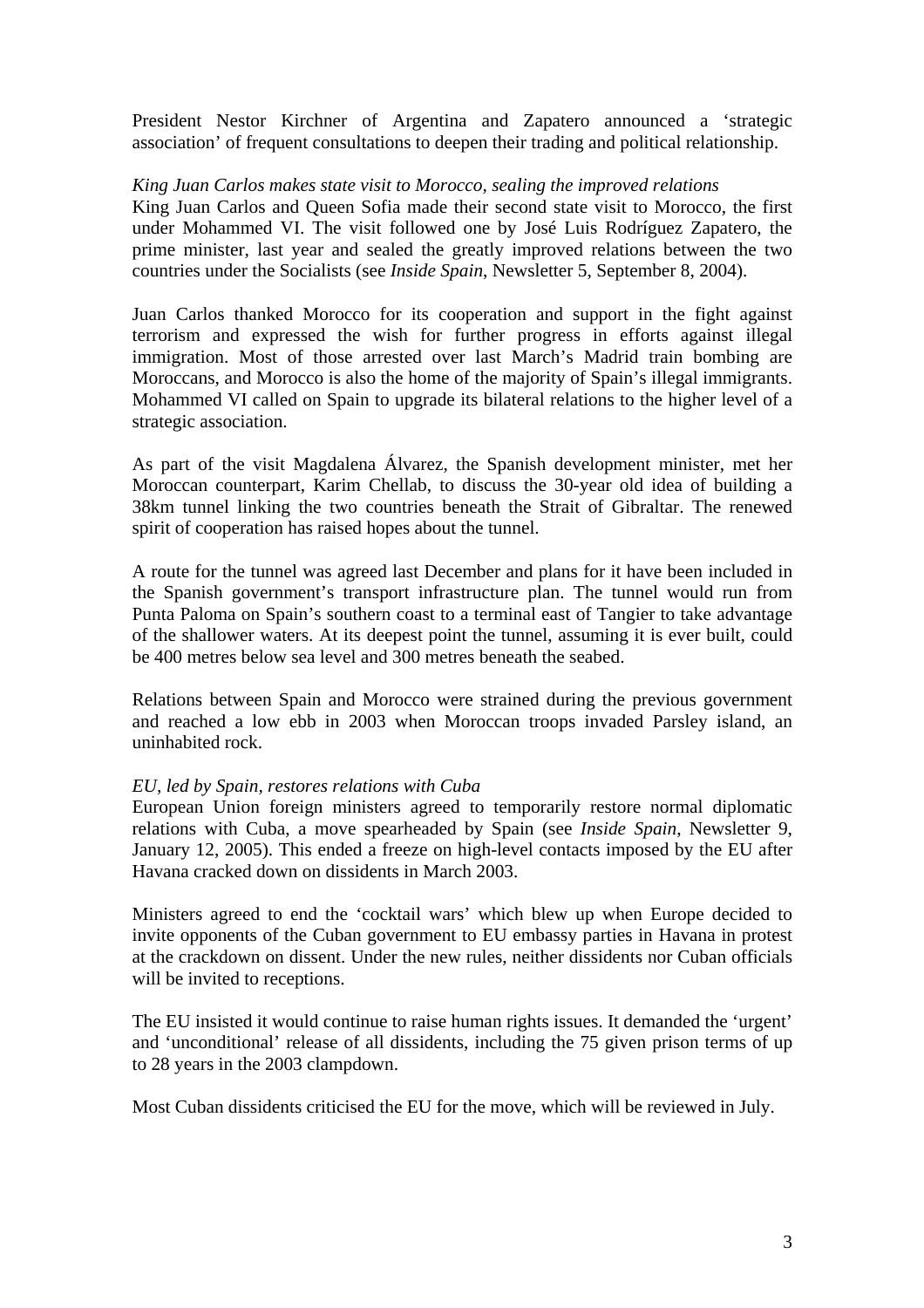*Spaniards set to approve new European constitution, but with expected low voter turn out* 

Spain will approve the new European constitution in the February 20 referendum, but the government is nervous about the possible high number of No votes and a low voter turn out. The referendum will be the first in the European Union on the issue and so will be closely watched in other EU countries.

According to a poll by the European Commission, 56% support the constitution and only 7% oppose it, although, as in all the EU countries, almost nine out of ten Spaniards said they knew nothing or little about the draft treaty.

The Socialists and the Popular Party (PP), the main opposition, are campaigning for a Yes vote, but such is the disgruntlement of the PP with the government that many party members and supporters could use the referendum to express their anger instead of voting on the issue itself.

The government wants a big show of support and has embarked on a  $\epsilon$ 6 million media blitz (compared to the UK government's miserly budget of  $\epsilon$ 58,000), enlisting the support of former soccer heroes Emilio Butragueño and Johan Cruyff and Pedro Duque, Spain's only astronaut.

### **Domestic Scene**

# *Parliament rejects Basque plan for greater independence, regional government brings forward election*

The parliament resoundingly rejected the controversial plan for an 'associated free state' with Spain and in response the Basque regional government brought forward the date of the regional election by several weeks to April 17. Juan José Ibarretxe, the Basque premier, also called for the ban on the leftwing nationalist Batasuna party taking part in elections to be lifted. Batasuna is the political ally of the Eta terrorist group, which has been fighting for an independent Basque country for more than 30 years, and refuses to condemn the separatist violence.

The plan was rejected in the national parliament in Madrid by 313 to 29 votes, with two abstentions. The ruling Socialists and the centre-right Popular Party, the main opposition, joined forces and rejected the plan because it is unconstitutional. José Luis Rodríguez Zapatero, the prime minister, offered talks on improving the degree of Basque sovereignty (within the framework of the constitution), but Ibarretxe rejected this and vowed to put his plan to a referendum in the Basque country (not in the rest of Spain). Zapatero is seeking to be more conciliatory than his predecessor, José María Aznar, who took a very hard line and did not even talk to Ibarretxe for two years. This is partly because Zapatero owes his working majority in parliament to the votes of a left-wing Catalan nationalist party.

The government says a referendum on the plan would be illegal. José Bono, the defence minister, warned that the Basque Country's self-government status could be suspended and troops sent in.

Ibarretxe, who heads the Basque National Party (PNV), took the plan to Madrid after the Basque parliament narrowly approved it but only thanks to the votes of three ex-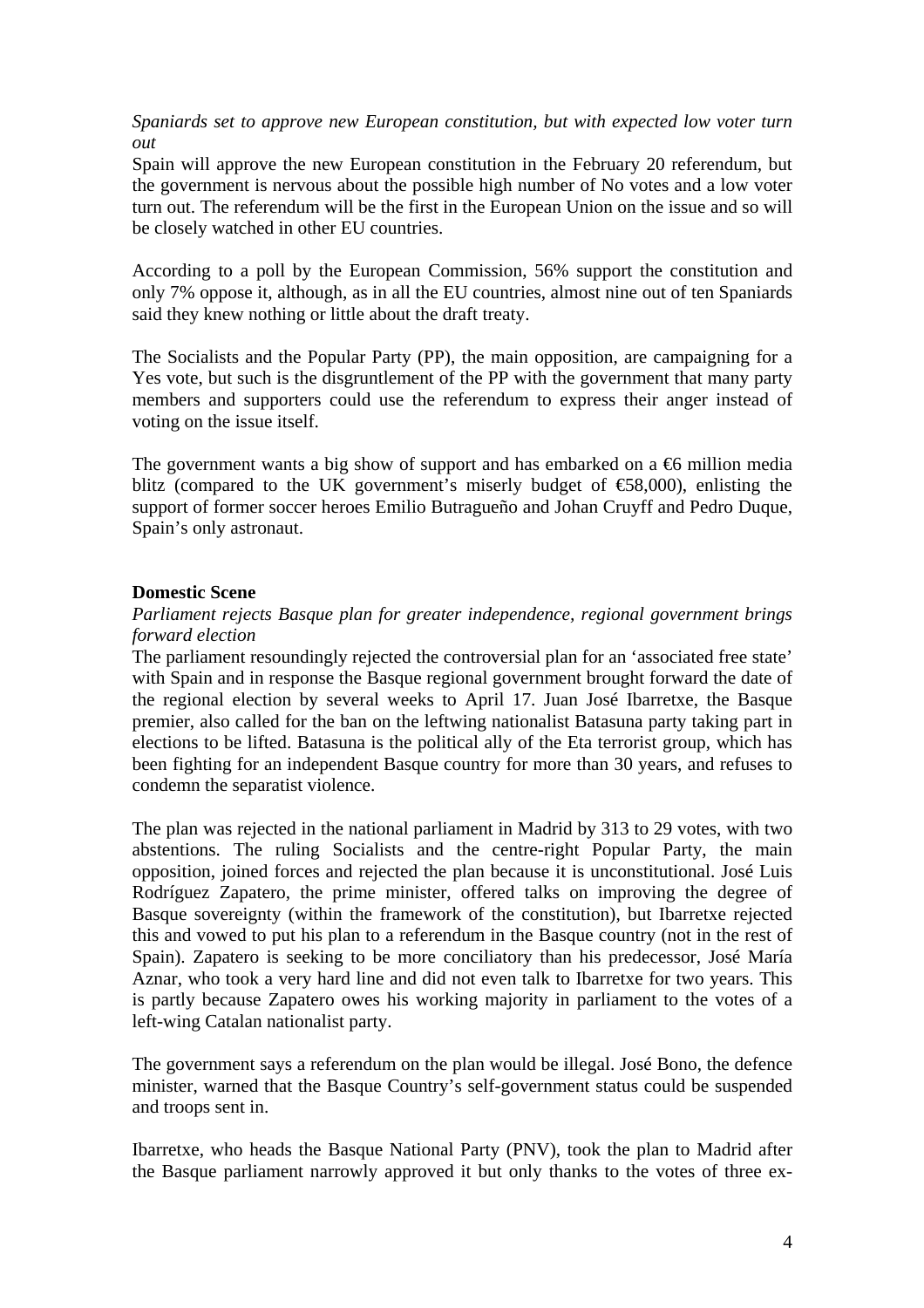Batasuna deputies. It would introduce Basque citizenship, an independent judicial system, own laws on political organisations, a Basque penal system and the right to sign foreign treaties with other countries.

The Basque Country already enjoys one of the highest degrees of autonomy of any region in Europe. For example, it collects its own taxes, teaches in the Basque language, which is co-official with Castilian Spanish in the region, runs its own schools and has its own police force.

The positions of Ibarretxe and virtually all of Spain's other political parties are far apart and it is difficult to see how there could be any compromise on either side or what more Madrid could cede in the way of self-government. 'We will only remain part of Spain if we wish' is the defiant stance of Ibarretxe, while Zapatero, under pressure for greater self-government from other regions, particularly Catalonia, is adamant that the relationship between the Basque Country and Spain will be decided by all Spaniards and not just Basque nationalists.

### *Spain ranked low in 2005 Environmental Sustainability Index*

 $\overrightarrow{S}$ pain was ranked 76<sup>th</sup> out of 146 countries in the 2005 Environmental Sustainability Index (ESI), drawn up by the Yale Center for Environmental Law and Policy and the Center for International Earth Science Information Network (CIESIN) at Columbia University (see Figure 1). The country's position underscored the extent to which economic growth has been based on a wasteful and unsustainable use of natural resources.

The ESI ranks countries on 21 elements of environmental sustainability covering natural resource endowments, past and present pollution levels, environmental management efforts, contributions to protection of the global commons and a society's capacity to improve its environmental performance over time.

Spain's greenhouse emissions in 2004 were three times higher than the ceiling set under the Kyoto Protocol. They were 45% higher than in 1990, the reference year, according to the Environment Ministry.

| <b>Figure 1. Environmental Sustainability Index, Selected Countries</b> |              |  |
|-------------------------------------------------------------------------|--------------|--|
| <b>Country</b>                                                          | <b>Score</b> |  |
| 1.Finland                                                               | 75.1         |  |
| 2. Norway                                                               | 73.4         |  |
| 6. Canada                                                               | 64.4         |  |
| 9. Argentina                                                            | 62.7         |  |
| 31. Germany                                                             | 56.9         |  |
| 37. Portugal                                                            | 54.2         |  |
| 45. United States                                                       | 52.9         |  |
| 66. United Kingdom                                                      | 50.2         |  |
| 76. Spain                                                               | 48.8         |  |
| 95. Mexico                                                              | 46.2         |  |
| 133. China                                                              | 38.6         |  |
| 146. North Korea                                                        | 29.2         |  |

Source: 2005 Environmental Sustainability Index.

Spain's score of 48.8 contrasts with an average ESI score of 55.4 for its peer group (based on per capita income).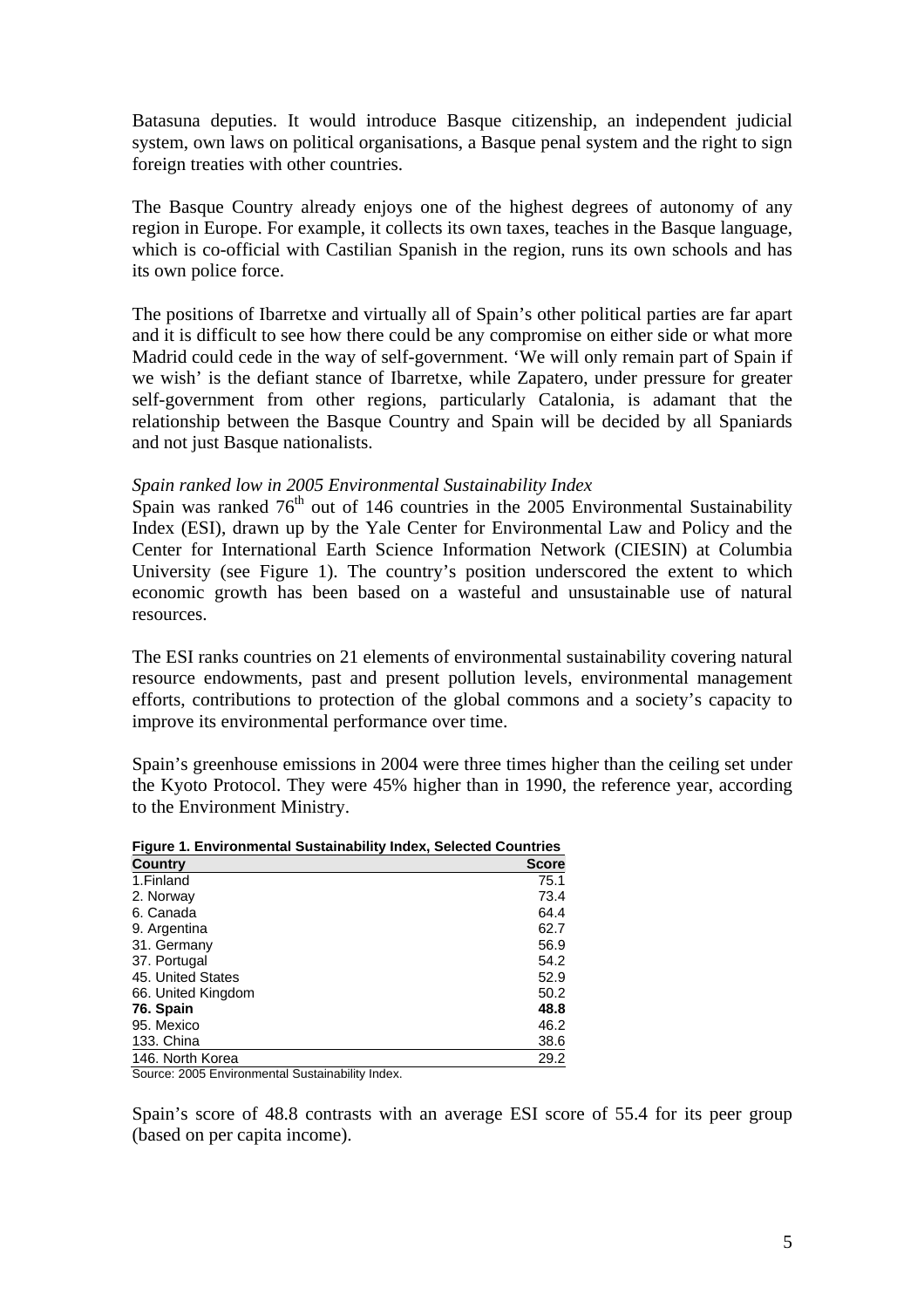The government approved the definitive allocation of CO2 emission rights for 2005-07 as part of Spain's effort to comply with the Kyoto Protocol. The final allocation contained some relief for coal-powered electricity generation plants; their allocations were increased by 4.5 million tonnes compared with the plan submitted in December.

### **The Economy**

*Nine Spanish regions could be disqualified for continued EU structural funds* 

Only two of the 11 regions which today receive EU structural funds look like qualifying for continued aid during the next budgetary period (2007-13). The per capita income threshold for these funds is 75% of the EU average, and according to the latest figures (2000-02) only Andalusia and Extremadura would qualify (see Figure 2). Galicia may scrape through as it is revising its population figures.

The EU-25 will base its decision on the figures for 2001-03, but there is unlikely to be any significant change.

The enlargement last May of the EU from 15 to 25 members produced a 'statistical effect' and pushed up Spain's per capita GDP from 87% of the EU-15 average to 95% of the EU-25 average. As a result, Spain no longer qualified, in theory, for EU cohesion funds as it surpassed the threshold of 90% of the EU average. Spain is the largest net recipient of funds in absolute terms.

The government is hoping to negotiate a gradual rather than a sudden decline in its funds, which in 2000-06 amount to  $\epsilon$ 6.2 billion. According to a study commissioned by the European Parliament, the amount of EU funds that Spain receives in 2007-13 could be 45% lower than for 2000-06. The richest EU countries tend to favour allocating funds in 2007-13 to just the new members, something which Spain will fight against as hard as it can, although it is a losing battle.

| ັ<br><b>Region</b>    | <b>Score</b> | <b>Region</b>              | <b>Score</b> |
|-----------------------|--------------|----------------------------|--------------|
| Spain                 | 92.9         | Castilla-La Mancha         | 74.1         |
| Northwest             | 77.7         | <b>Extremadura</b>         | 60.1         |
| Galicia               | 74.9         | East                       | 103.1        |
| Asturias              | 78.9         | Catalonia                  | 111.7        |
| Cantabria             | 89.5         | <b>Valencian Community</b> | 88.9         |
| Northeast             | 109.2        | <b>Balearic Islands</b>    | 109.7        |
| <b>Basque Country</b> | 115.5        | South                      | 70.5         |
| Navarra               | 115.1        | Andalusia                  | 69.2         |
| La Rioja              | 103.7        | Murcia                     | 77.0         |
| Aragón                | 96.8         | Ceuta                      | 82.0         |
| Madrid                | 125.7        | Melilla                    | 81.2         |
| Centre                | 77.1         | Canary Islands             | 87.6         |
| Castilla y León       | 86.7         |                            |              |

**Figure 2. Per Capita Income of Spain's Regions (EU-25 = 100)\*** 

(\*) Average for 2000-02 and in purchasing power parity terms.

Source: Eurostat.

### *Spain attains top debt rating from the three main international rating agencies*

Fitch, one of the three main international rating agencies along with Standard & Poor's and Moody's, has affirmed the Kingdom of Spain's long-term foreign and local currency ratings at AAA, the maximum classification. Standard & Poor's gave Spain the top rating last December and Moody's in 2003.

Despite the general government budget moving from a surplus of 0.4% of GDP in 2003 to a deficit of around 0.6% in 2004 and a deficit of 0.4% forecasted by Fitch this year,